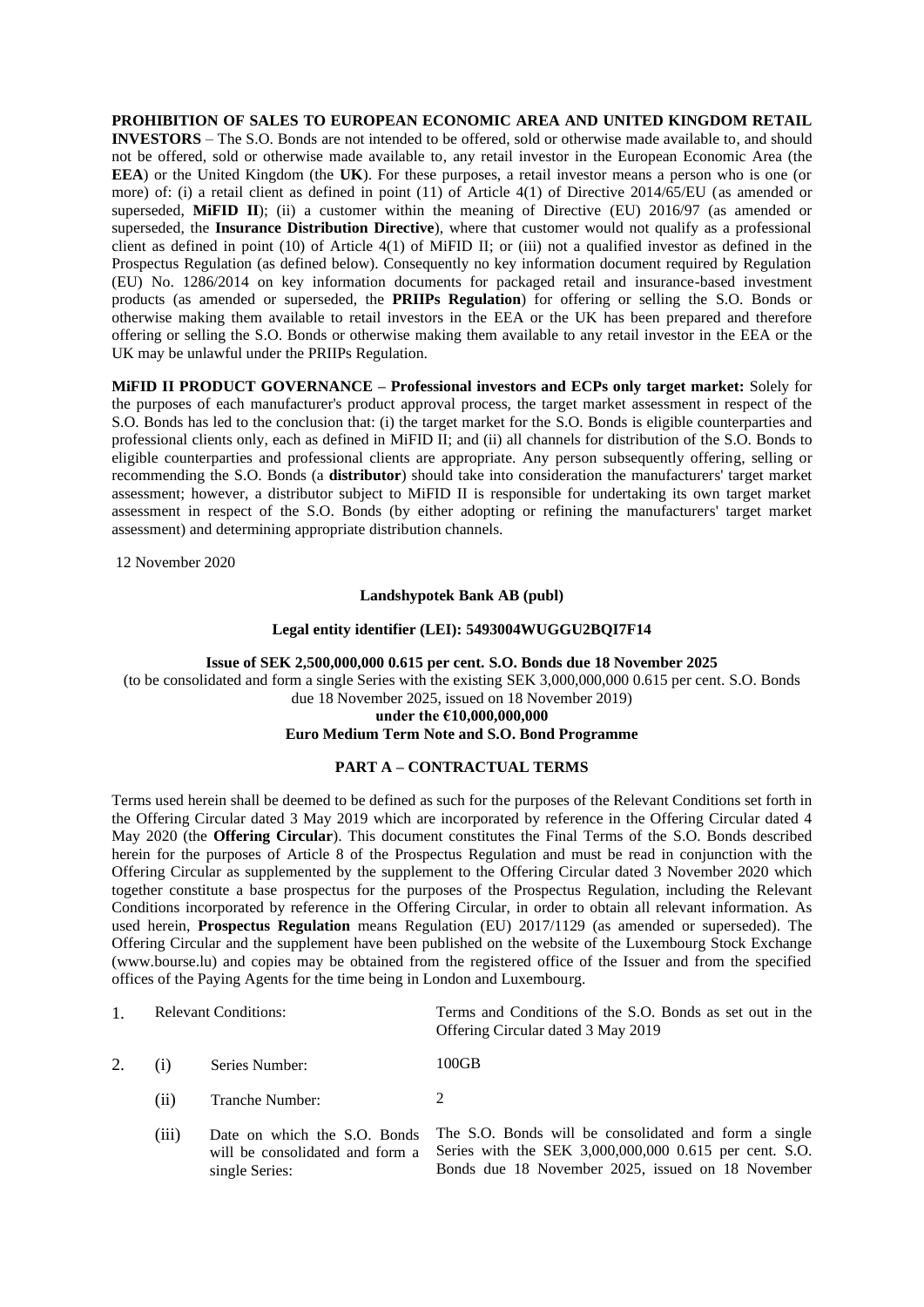| 2019 (the "Tranche 1 S.O Bonds") on the Issue Date |  |  |
|----------------------------------------------------|--|--|
|----------------------------------------------------|--|--|

 $S$ wedish Krona ("**SEK**")

| Specified Currency or Currencies:<br>3. |
|-----------------------------------------|
|-----------------------------------------|

| 4. | <b>Aggregate Nominal Amount:</b> |
|----|----------------------------------|
|----|----------------------------------|

|     |                                                | Tranche:                             | SEK 2,500,000,000                                                                                                                                                |
|-----|------------------------------------------------|--------------------------------------|------------------------------------------------------------------------------------------------------------------------------------------------------------------|
|     |                                                | Series:                              | SEK 5,500,000,000                                                                                                                                                |
| 5.  | <b>Issue Price:</b>                            |                                      | 101.967 per cent of the Aggregate Nominal Amount                                                                                                                 |
| 6.  | (a)                                            | <b>Specified Denominations:</b>      | SEK 2,000,000                                                                                                                                                    |
|     | (b)                                            | <b>Calculation Amount:</b>           | SEK 2,000,000                                                                                                                                                    |
| 7.  | (i)                                            | <b>Issue Date:</b>                   | 18 November 2020                                                                                                                                                 |
|     | (ii)                                           | <b>Interest Commencement Date:</b>   | <b>Issue Date</b>                                                                                                                                                |
| 8.  | <b>Maturity Date:</b>                          |                                      | 18 November 2025                                                                                                                                                 |
| 9.  | (a)                                            | <b>Extended Final Maturity:</b>      | Not Applicable                                                                                                                                                   |
|     | (b)                                            | <b>Extended Final Maturity Date:</b> | Not Applicable                                                                                                                                                   |
| 10. | <b>Interest Basis:</b>                         |                                      | 0.615 per cent. Fixed Rate                                                                                                                                       |
|     |                                                |                                      | (see paragraph 15 below)                                                                                                                                         |
| 11. | Redemption Basis:                              |                                      | Subject to any purchase and cancellation or early<br>redemption, the S.O. Bonds will be redeemed on the<br>Maturity Date at 100 per cent of their nominal amount |
| 12. | Change of Interest Basis:                      |                                      | Not Applicable                                                                                                                                                   |
| 13. | Put/ Call Options:                             |                                      | Not Applicable                                                                                                                                                   |
| 14. | Date Board approval of S.O. Bonds<br>obtained: |                                      | Not Applicable                                                                                                                                                   |

# **PROVISIONS RELATING TO INTEREST (IF ANY) PAYABLE**

| 15. | Fixed Rate S.O. Bond Provisions |                                                                                       | Applicable                                                                                         |  |
|-----|---------------------------------|---------------------------------------------------------------------------------------|----------------------------------------------------------------------------------------------------|--|
|     | (i)                             | $Rate(s)$ of Interest:                                                                | 0.615 per cent. per annum payable in arrear on each Interest<br><b>Payment Date</b>                |  |
|     | (ii)                            | Interest Payment Date(s):                                                             | 18 November in each year, commencing on 18 November<br>2021, up to and including the Maturity Date |  |
|     | (iii)                           | Fixed Coupon Amount(s):<br>(Applicable to Notes and S.O.<br>Bonds in definitive form) | Not Applicable                                                                                     |  |
|     | (iv)                            | Broken Amount(s):<br>(Applicable to Notes and S.O.<br>Bonds in definitive form)       | Not Applicable                                                                                     |  |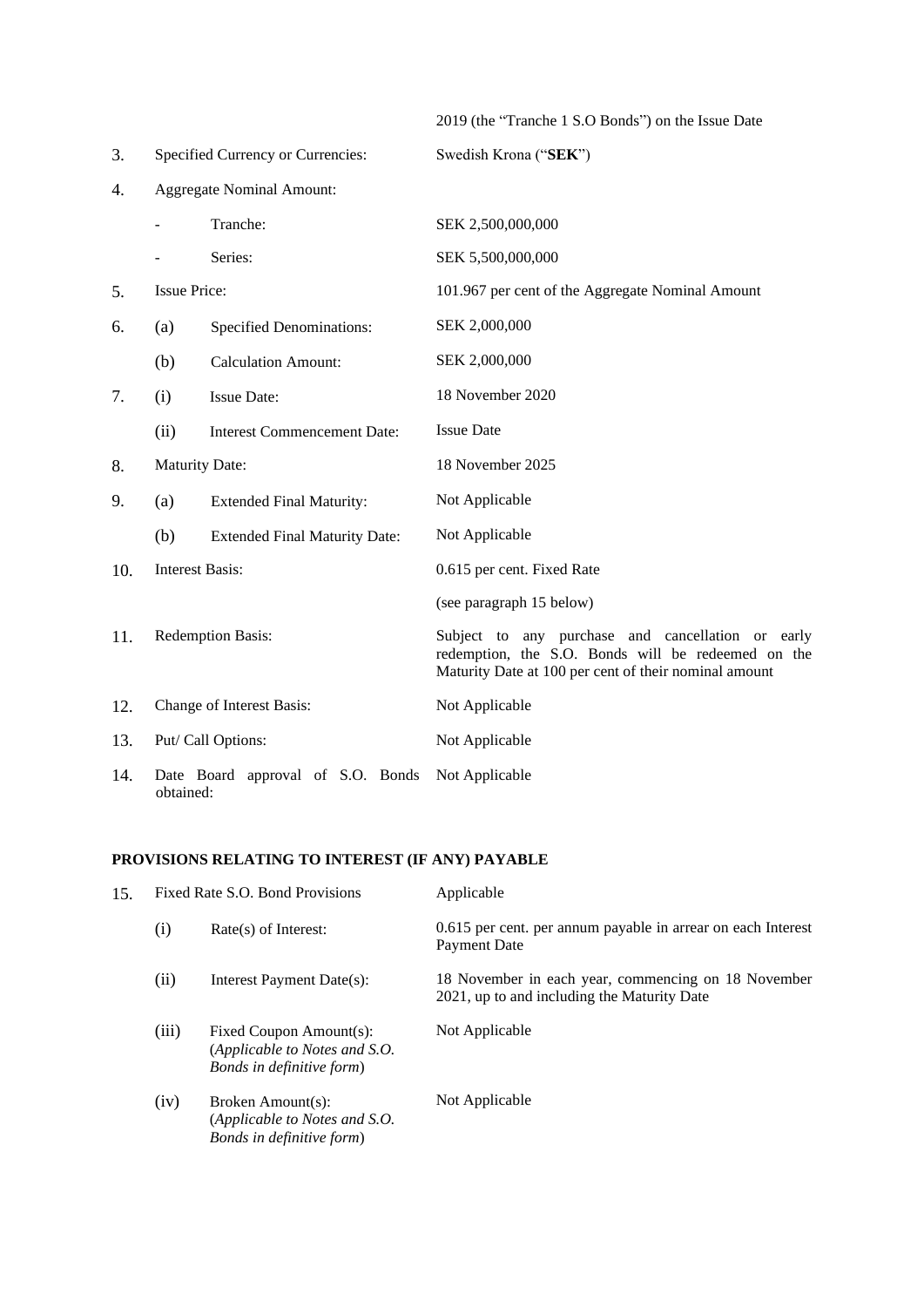|                                                        | (v)                                                                                                 | Day Count Fraction:                      |          |                | 30/360                               |
|--------------------------------------------------------|-----------------------------------------------------------------------------------------------------|------------------------------------------|----------|----------------|--------------------------------------|
|                                                        | (vi)                                                                                                | Determination Date(s):                   |          |                | Not Applicable                       |
| 16.                                                    |                                                                                                     | Fixed Reset Note Provisions              |          |                | Not Applicable                       |
| 17.                                                    |                                                                                                     | Floating Rate S.O. Bond Provisions       |          |                | Not Applicable                       |
| 18.                                                    | Extended<br>Provisions:                                                                             | Final                                    | Maturity | Interest       | Not Applicable                       |
| 19.                                                    |                                                                                                     | Zero Coupon S.O. Bond Provisions         |          |                | Not Applicable                       |
|                                                        |                                                                                                     | <b>PROVISIONS RELATING TO REDEMPTION</b> |          |                |                                      |
| 20.                                                    | Issuer Call:                                                                                        |                                          |          |                | Not Applicable                       |
| 21.                                                    | Investor Put:                                                                                       |                                          |          |                | Not Applicable                       |
| 22.                                                    | Optional Redemption for Senior Non-<br>Preferred Notes:                                             |                                          |          |                | Not Applicable                       |
| 23.                                                    | Optional Redemption for Subordinated<br>Notes:                                                      |                                          |          |                | Not Applicable                       |
| 24.                                                    |                                                                                                     | Final Redemption Amount:                 |          |                | SEK 2,000,000 per Calculation Amount |
| 25.                                                    | Early Redemption Amount(s) payable on<br>redemption for taxation reasons or on<br>event of default: |                                          |          | Not Applicable |                                      |
| <b>GENERAL PROVISIONS APPLICABLE TO THE S.O. BONDS</b> |                                                                                                     |                                          |          |                |                                      |

- Form of S.O. Bonds: 26.
	- $(a)$ Swedish S.O. Bonds issued in registered, uncertificated and Form: dematerialised book-entry form.
	- $(b)$ New Global S.O. Bond N<sub>o</sub>
- Additional Financial Centre(s): 27. Not Applicable
- Talons for future Coupons to be attached Not Applicable 28. to Definitive S.O. Bonds:

Signed on behalf of Landshypotek Bank AB (publ): **By**  $\mathcal{U}$ Duly authorised Martin Kihlberg Asa Pripp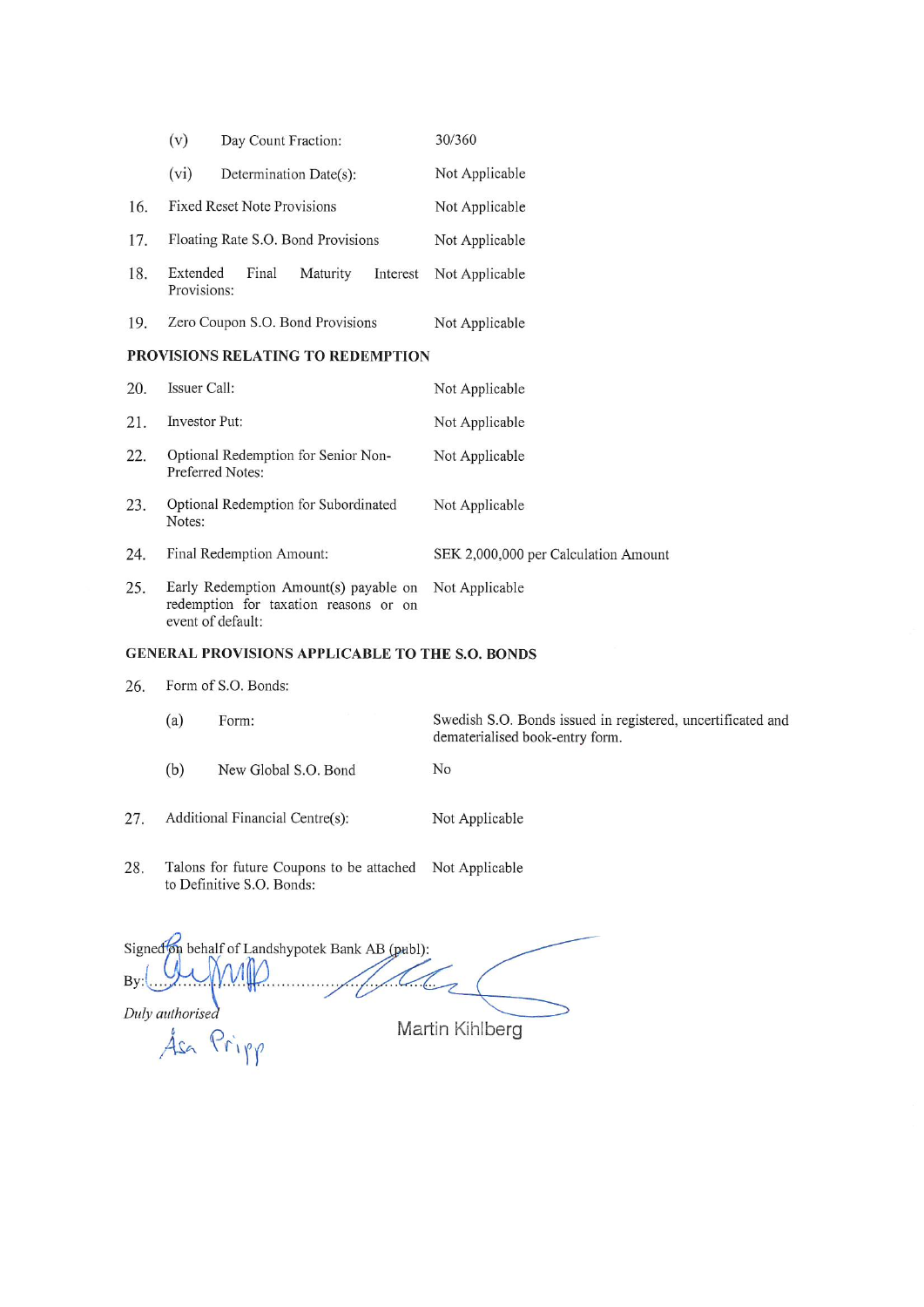### **PART B – OTHER INFORMATION**

# 1. **LISTING AND ADMISSION TO TRADING**

| (i)  | Listing and admission to trading:                              | Application is expected to be made by the Issuer (or on<br>its behalf) for the S.O. Bonds to be admitted to trading<br>on the regulated market of Nasdaq Stockholm (operated<br>by Nasdaq Stockholm AB) with effect from or about the<br>Issue Date. |
|------|----------------------------------------------------------------|------------------------------------------------------------------------------------------------------------------------------------------------------------------------------------------------------------------------------------------------------|
|      |                                                                | The Tranche 1 S.O Bonds were admitted to trading on<br>the regulated market of Nasdaq Stockholm (operated by<br>Nasdaq Stockholm AB) with effect from or about the 18<br>November 2019.                                                              |
| (ii) | Estimate of total expenses related to<br>admission to trading: | <b>SEK 10,000</b>                                                                                                                                                                                                                                    |

# 2. **RATINGS**

Ratings: The S.O. Bonds have been assigned the following ratings:

AAA by S&P Global Ratings Europe Limited

For the purpose of Standard & Poor's rating, an obligation rated AAA indicates that the issuer's capacity to meet its financial commitments on the obligation is extremely strong.

S&P Global Ratings Europe Limited is established in the European Union and is registered under Regulation (EC) No. 1060/2009 (as amended).

# 3. **INTERESTS OF NATURAL AND LEGAL PERSONS INVOLVED IN THE ISSUE**

Save for any fees payable to the Dealers, so far as the Issuer is aware, no person involved in the issue of the S.O. Bonds has an interest material to the offer. The Dealers and their affiliates have engaged, and may in the future engage, in investment banking and/or commercial banking transactions with, and may perform other services for, the Issuer and its affiliates in the ordinary course of business.

# 4. **REASONS FOR THE OFFER AND ESTIMATED NET PROCEEDS**

|    | $\rm(i)$ | Reasons for the offer:                                   | Green bonds – financing and re-financing investments<br>related to Sustainable Forestry pursuant to the Issuer's<br>Green Bond Framework (as amended from time to time)<br>or as otherwise set out in the Issuer's Green Bond<br>Framework (as amended from time to time) |
|----|----------|----------------------------------------------------------|---------------------------------------------------------------------------------------------------------------------------------------------------------------------------------------------------------------------------------------------------------------------------|
|    | (ii)     | Estimated net proceeds:                                  | SEK 2,545,425,000                                                                                                                                                                                                                                                         |
| 5. |          | <b>YIELD</b> ( <i>Fixed Rate Notes/S.O. Bonds only</i> ) |                                                                                                                                                                                                                                                                           |
|    |          | Indication of yield:                                     | 0.219 per cent per annum                                                                                                                                                                                                                                                  |
| б. |          | <b>OPERATIONAL INFORMATION</b>                           |                                                                                                                                                                                                                                                                           |
|    | (i)      | ISIN:                                                    | SE0011870021                                                                                                                                                                                                                                                              |
|    |          |                                                          |                                                                                                                                                                                                                                                                           |

(ii) Common Code: Not Applicable